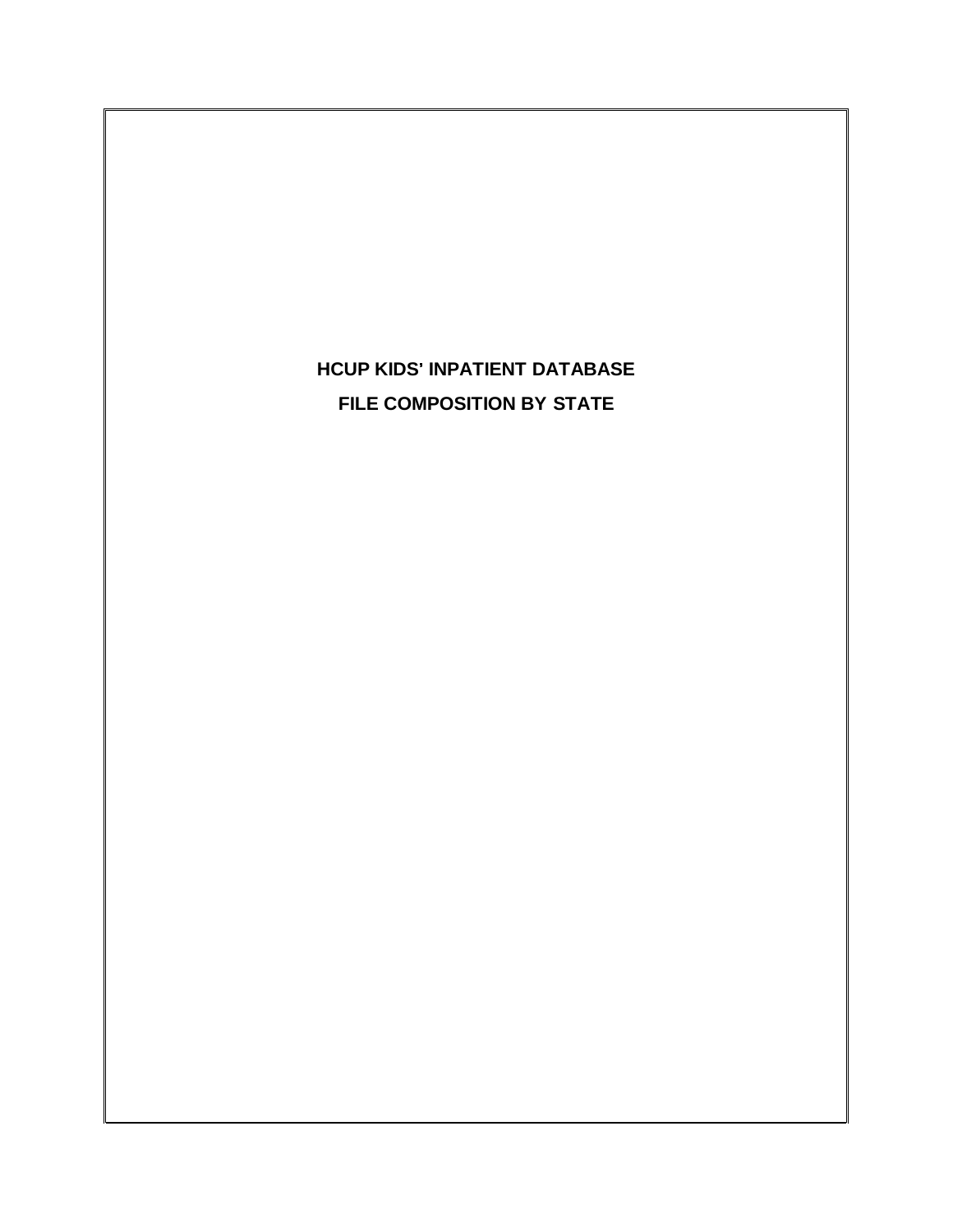| <b>CALIFORNIA.</b> |   |
|--------------------|---|
|                    |   |
|                    |   |
|                    |   |
|                    |   |
|                    |   |
|                    |   |
|                    |   |
|                    |   |
|                    |   |
|                    |   |
|                    |   |
|                    |   |
|                    |   |
|                    |   |
|                    |   |
|                    |   |
|                    |   |
|                    |   |
|                    |   |
|                    |   |
|                    |   |
|                    |   |
| <b>MISSOURI</b>    |   |
|                    |   |
|                    |   |
| <b>NEW JERSEY</b>  |   |
|                    |   |
|                    |   |
|                    |   |
|                    |   |
|                    |   |
|                    |   |
|                    | 5 |
| PENNSYLVANIA       |   |
|                    |   |
|                    |   |
|                    |   |
|                    |   |
|                    |   |
| <b>TENNESSEE</b>   |   |
|                    |   |
|                    |   |
|                    |   |
|                    |   |
|                    |   |

## **TABLE OF CONTENTS**

HCUP KID (01/28/2002)

File Composition by State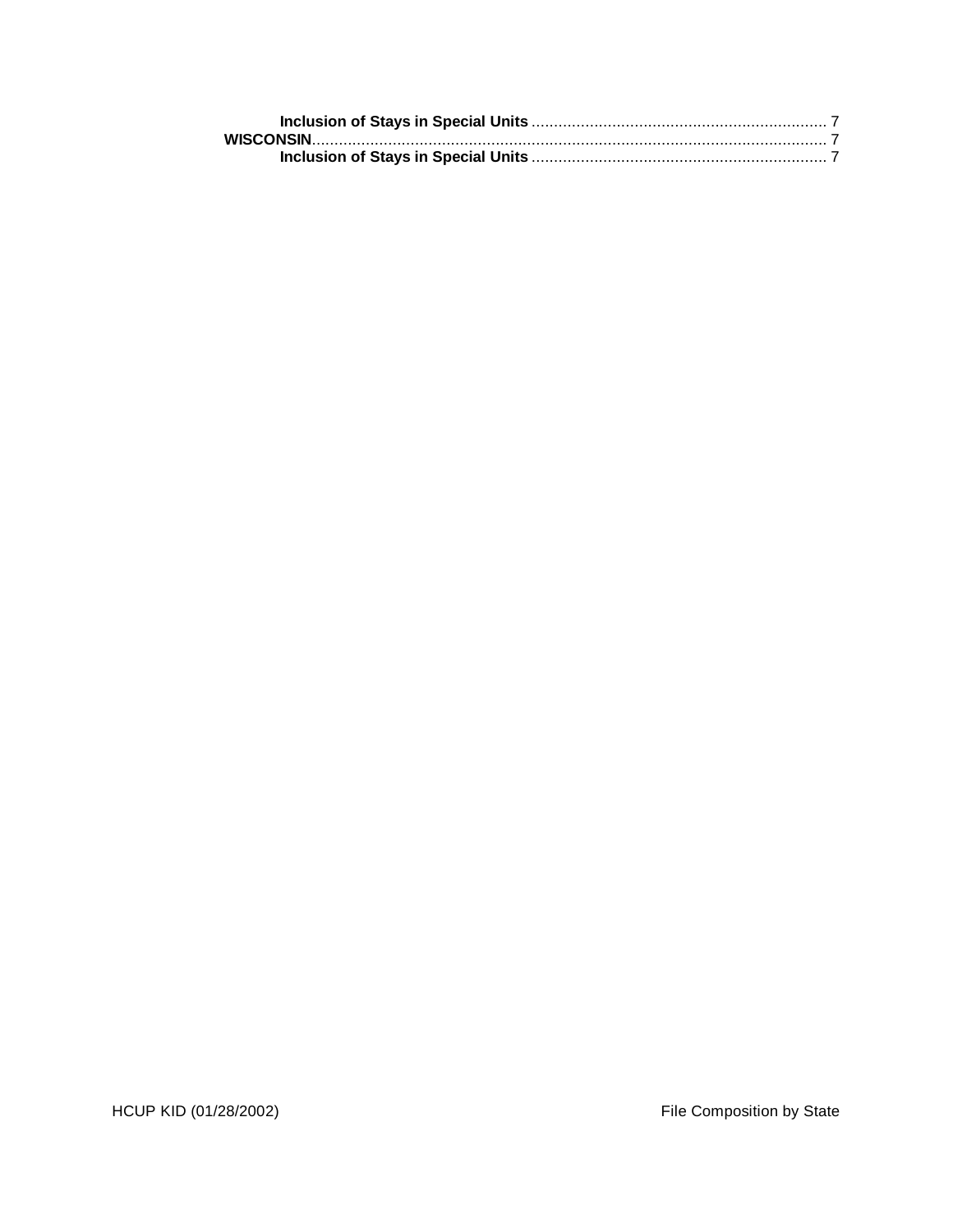## **FILE COMPOSITION BY STATE**

The following section lists all states participating in the KID and provides details about sources of the data, inclusion of hospital stays in special units, exclusion of ambulatory surgery records, and special precautions required by some states for maintaining confidentiality.

#### **ARIZONA**

The HCUP Arizona files were constructed from the Arizona Hospital Inpatient Database from the Cost Reporting and Review Section of the Arizona Department of Health Services. Arizona supplied discharge abstract data for inpatient stays in acute care and rehabilitation hospitals with more than 50 beds.

**Inclusion of Stays in Special Units**. The source documentation supplied by Arizona does not indicate whether stays in special units within the hospital (e.g., psychiatric, rehabilitation, long-term care) are included.

#### **CALIFORNIA**

The HCUP California files were constructed from the confidential files received from the Office of Statewide Health Planning and Development (OSHPD). California supplied discharge abstract data for inpatient stays in general acute care hospitals, acute psychiatric hospitals, chemical dependency recovery hospitals, psychiatric health facilities, and state-operated hospitals. California excluded inpatient stays that, after processing by OSHPD, did not contain a complete and "in -range" admission date or discharge date. California also excluded inpatient stays that had an unknown or missing date of birth.

**Inclusion of Stays in Special Units**. Included with the general acute care stays in community hospitals are stays in skilled nursing, intermediate care, rehabilitation, alcohol/chemical dependency treatment, and psychiatric units.

#### **COLORADO**

The HCUP Colorado files were constructed from the Discharge Data Program (DDP) files. The Colorado Health and Hospital Association supplied discharge abstract data from Colorado acute care hospitals, including swing beds and distinct part units.

**Inclusion of Stays in Special Units**. The Colorado Health and Hospital Association does not require hospitals to submit information from their SNFs and ICFs, but no attempt has been made to verify their exclusion.

#### **CONNECTICUT**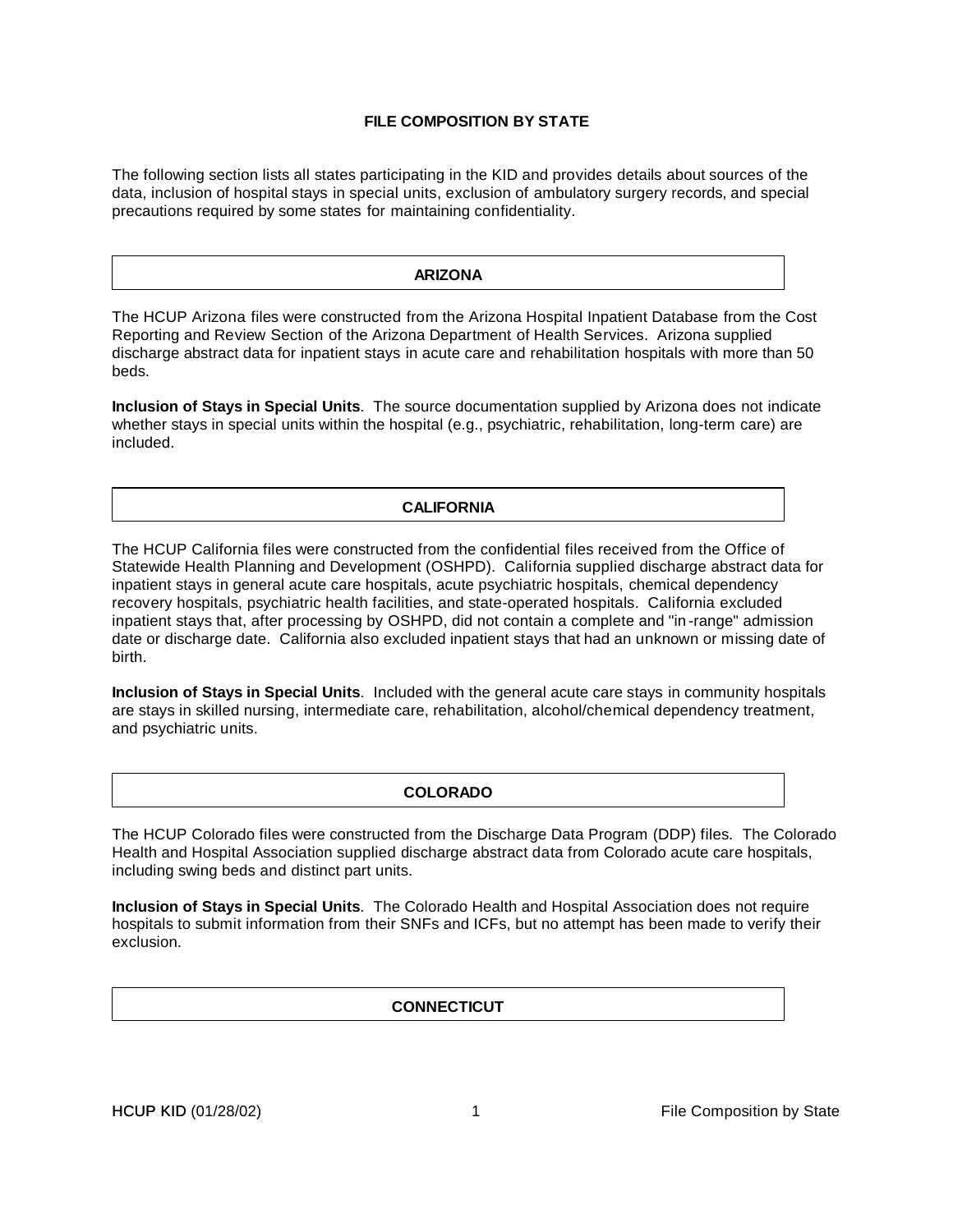The HCUP Connecticut files were constructed from files from the Connecticut Health Information Management and Exchange (CHIME), an affiliate of the Connecticut Hospital Association. The files consist of discharge abstract data for inpatient and same-day surgical stays in Connecticut acute care hospitals.

**Exclusion of Records**. The following records were excluded from the HCUP Connecticut data:

- Ambulatory surgery records (records with Patient Type = "A", same-day surgical) were excluded from the HCUP inpatient database.
- Beginning in 1997, discharges with a disposition indicating "patient was admitted as an<br>inpatient to this hospital" were excluded from the HCUP inpatient database. This<br>disposition was not used prior to 1997 and no exclusi inpatient to this hospital" were excluded from the HCUP inpatient database. This

**Inclusion of Stays in Special Units**. Stays in special units within the hospital (e.g., psychiatric, rehabilitation, long-term care) are included in the file.

#### **FLORIDA**

The HCUP Florida files were constructed from the Florida Hospital Discharge Data Confidential Information received from the Florida Agency for Health Care Administration (AHCA). The Florida confidential files consist of discharge abstract data from non-federal Florida hospitals.

**Inclusion of Stays in Special Units**. Inpatient stays in special units (e.g., psychiatric, rehabilitation, long-term care) may be included in the HCUP Florida inpatient data. Florida instructs hospitals to submit records only for stays in acute facilities and to exclude records from special units but, according to Florida AHCA, not all hospitals follow these instructions.

#### **GEORGIA**

The HCUP Georgia files were constructed from inpatient files received from GHA - An Association of Hospitals and Health Systems. Inpatient discharge data was provided for hospitals that are a member of GHA.

**Exclusion of Records**. Records with a discharge disposition of "still a patient" were excluded from the HCUP Georgia data.

**Inclusion of Stays in Special Units**. The documentation supplied by Georgia does not indicate whether stays in special units within the hospital (e.g., psychiatric, rehabilitation, long-term care) are included in the file.

#### **HAWAII**

The HCUP Hawaii files were constructed from inpatient files received from the Hawaii Health Information Corporation (HHIC). Inpatient discharge data was provided for hospitals that are a member of HHIC.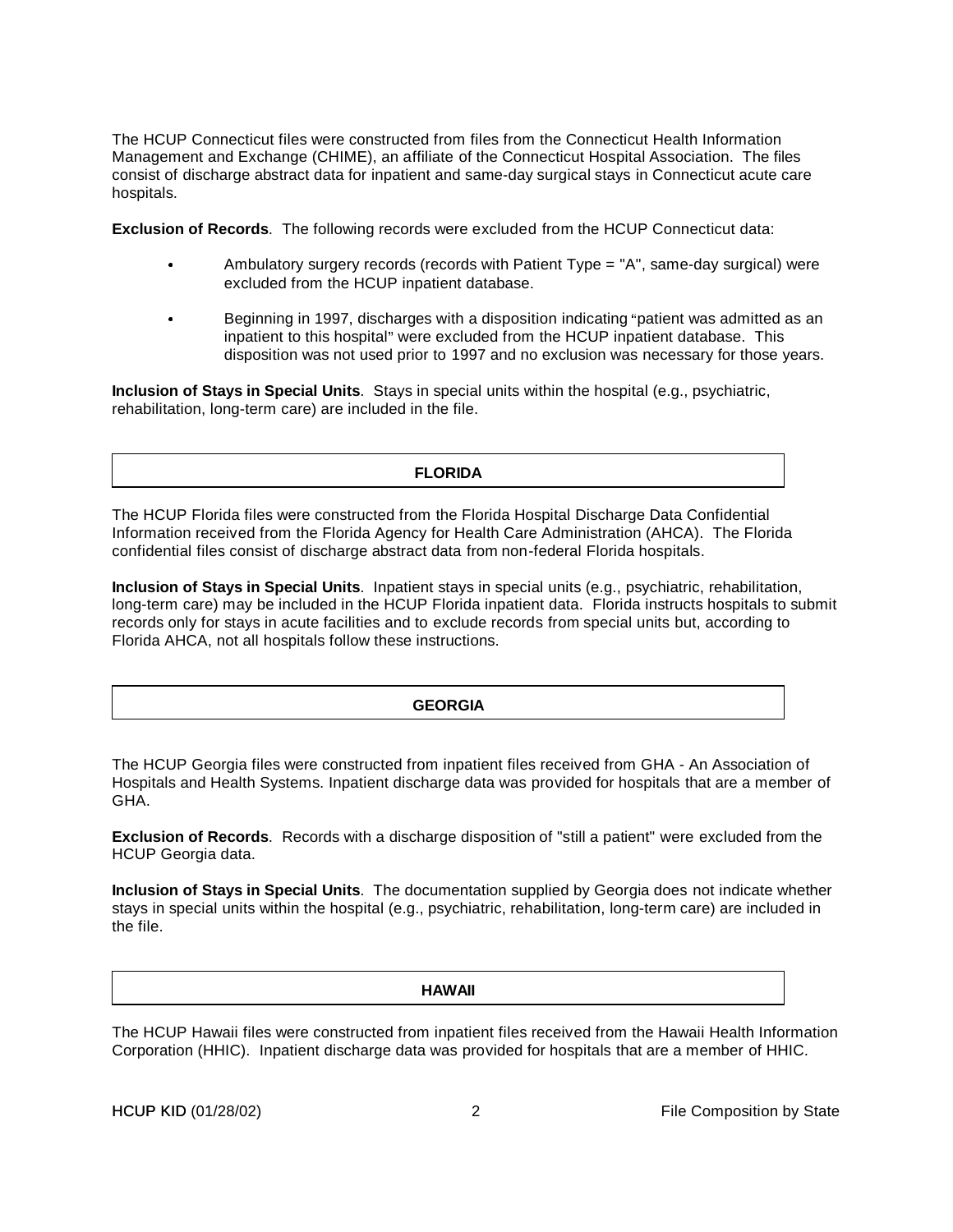**Exclusion of Records**. Records with a discharge disposition of "still a patient" and "admitted as an<br>inpatient to this hospital" were excluded from the HCUP Hawaii data. inpatient to this hospital" were excluded from the HCUP Hawaii data.

-**Inclusion of Stays in Special Units**. The documentation supplied by Hawaii does not indicate whether stays in special units within the hospital (e.g., psychiatric, rehabilitation, long-term care) are included in the file.

#### **ILLINOIS**

The HCUP Illinois files were constructed from the Illinois confidential files received from the Illinois Health Care Cost Containment Council (IHCCCC). The Illinois confidential files consist of uniform bills for inpatient stays from Illinois general acute care and specialty hospitals. Illinois hospitals are required to report 100 percent of discharge records for inpatient stays of at least 24 hours. The IHCCCC reports better than 98 percent compliance with this mandate.

Illinois excludes records with inconsistent data that have not been corrected and records with missing data in IHCCCC-defined required fields from the Illinois source inpatient data.

**Inclusion of Stays in Special Units**. Stays in skilled nursing facilities or nursing homes attached to a hospital are excluded by Illinois. Stays in other special units within the hospital (e.g., psychiatric, rehabilitation, long-term care) are included in the inpatient discharge data. Stays in specialty hospitals (e.g., children's hospitals, rehabilitation hospitals, etc.) are included in the HCUP Illinois data.

**IOWA**

The HCUP Iowa files were constructed from the Association of Iowa Hospitals and Health Systems Statewide Database. Iowa supplied discharge abstract data and some uniform bills for acute inpatient discharges from member hospitals.

**Inclusion of Stays in Special Units**. The documentation supplied by the data source indicates that the data include stays in acute exempt units, but exclude stays in swing bed and long -term care units.

#### **KANSAS**

The HCUP Kansas files were constructed from the Kansas Hospital Association inpatient discharge files. These data include inpatient discharge data from general acute care hospitals that are a member of the Kansas Hospital Association.

**Inclusion of Stays in Special Units**. The documentation provided by the data source indicates that hospitals are not required to report non-acute discharges, including those from long term care units and facilities. The documentation does not specify whether these discharges and discharges from other special units within a hospital (e.g., psychiatric, rehabilitation, etc.) are excluded from the supplied data.

**MARYLAND**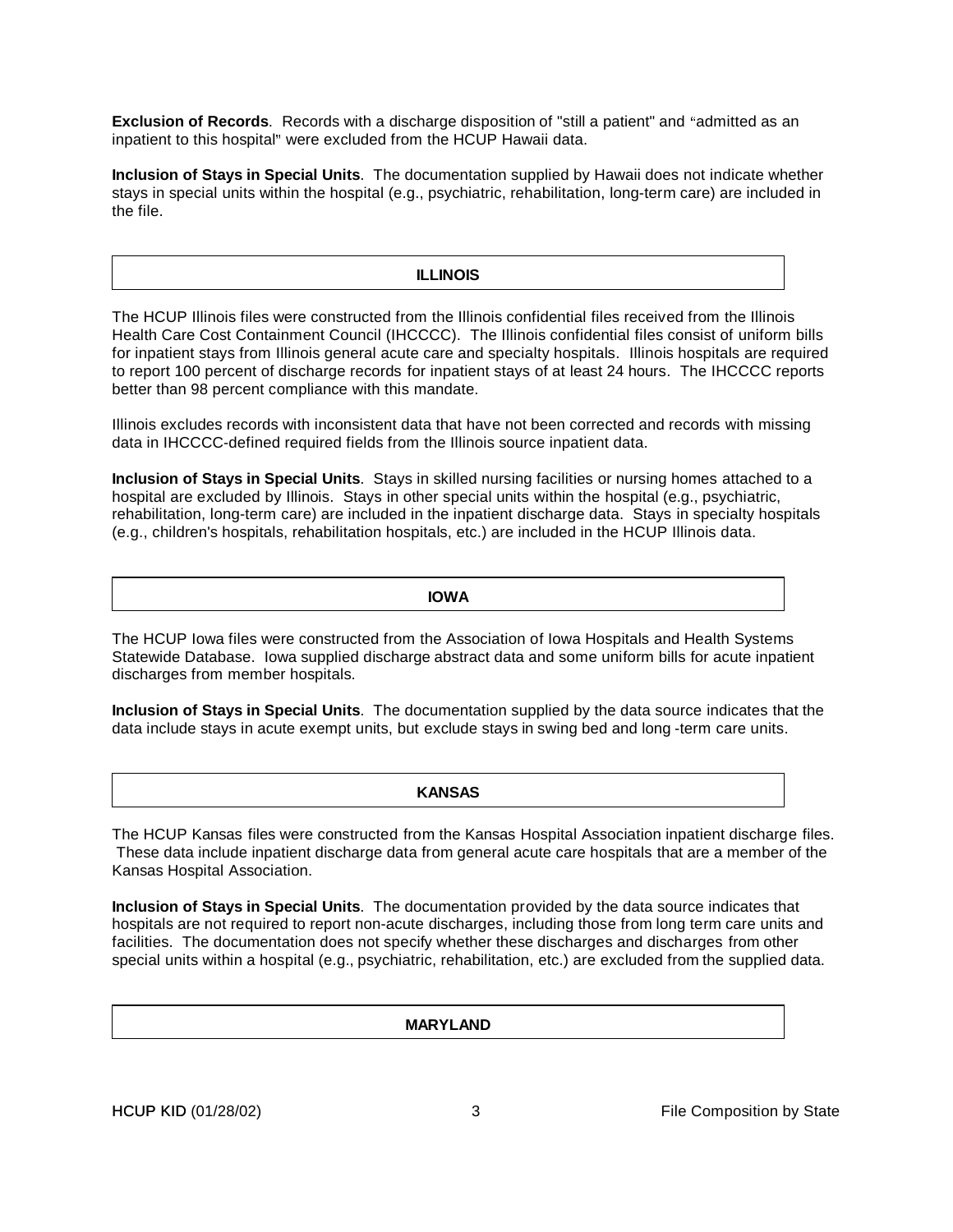The HCUP Maryland files were constructed from the confidential files received from the State of Maryland's Health Services Cost Review Commission (HSCRC). Demographic and utilization data for inpatient stays in Maryland acute care hospitals were supplied by HSCRC in the Uniform Hospital Discharge Abstract Data Set.

**Inclusion of Stays in Special Units**. The documentation provided by the data source does not indicate whether stays in special units within a hospital (e.g., psychiatric, rehabilitation, long-term care) are included in the data.

## **MASSACHUSETTS**

The HCUP Massachusetts files were constructed from the Massachusetts confidential Case Mix Database files received from the Massachusetts Division of Health Care Finance and Policy. Massachusetts supplied discharge abstract data for inpatient stays from general acute care hospitals in Massachusetts.

**Inclusion of Stays in Special Units**. The documentation provided by the data source indicates that inclusion of discharges from special units within the hospital (e.g., psychiatric, rehabilitation, long -term care) varies by hospital.

## **MISSOURI**

The HCUP Missouri files were constructed from the Hospital Industry Data Institute (HIDI) inpatient stay files. Missouri supplied discharge abstract data for inpatient stays from Missouri general acute care and specialty hospitals (e.g., children's hospitals, rehabilitation hospitals, and cancer hospitals).

**Exclusion of Records**. Records with a discharge disposition of "still a patient" were excluded from the HCUP Missouri data.

**Inclusion of Stays in Special Units**. Missouri supplied discharges from special units within hospitals including psychiatric, rehabilitation, skilled nursing, intermediate care, other long-term care, swing-bed, hospice, and other unspecified inpatient units. Records for these different types of care cannot be identified from data elements included in the HCUP Missouri data.

#### **NEW JERSEY**

The HCUP New Jersey files were received from the New Jersey Department of Health and Senior Services. The New Jersey files consist of discharge abstract data for all inpatient and same-day stays. New Jersey supplied discharge abstract data for inpatient stays from general acute care hospitals.

**Inclusion of Stays in Special Units**. The documentation provided by the data source does not indicate whether stays in special units within the hospital (e.g., psychiatric, rehabilitation, long-term care) are included.

**Exclusion of Ambulatory Surgery Records**. New Jersey supplied a mixture of inpatient and ambulatory surgery records, which were not distinguished by a record type indicator. Ambulatory surgery records were excluded from the HCUP inpatient database based on a definition supplied by New Jersey. The definition of ambulatory surgery records supplied by New Jersey is: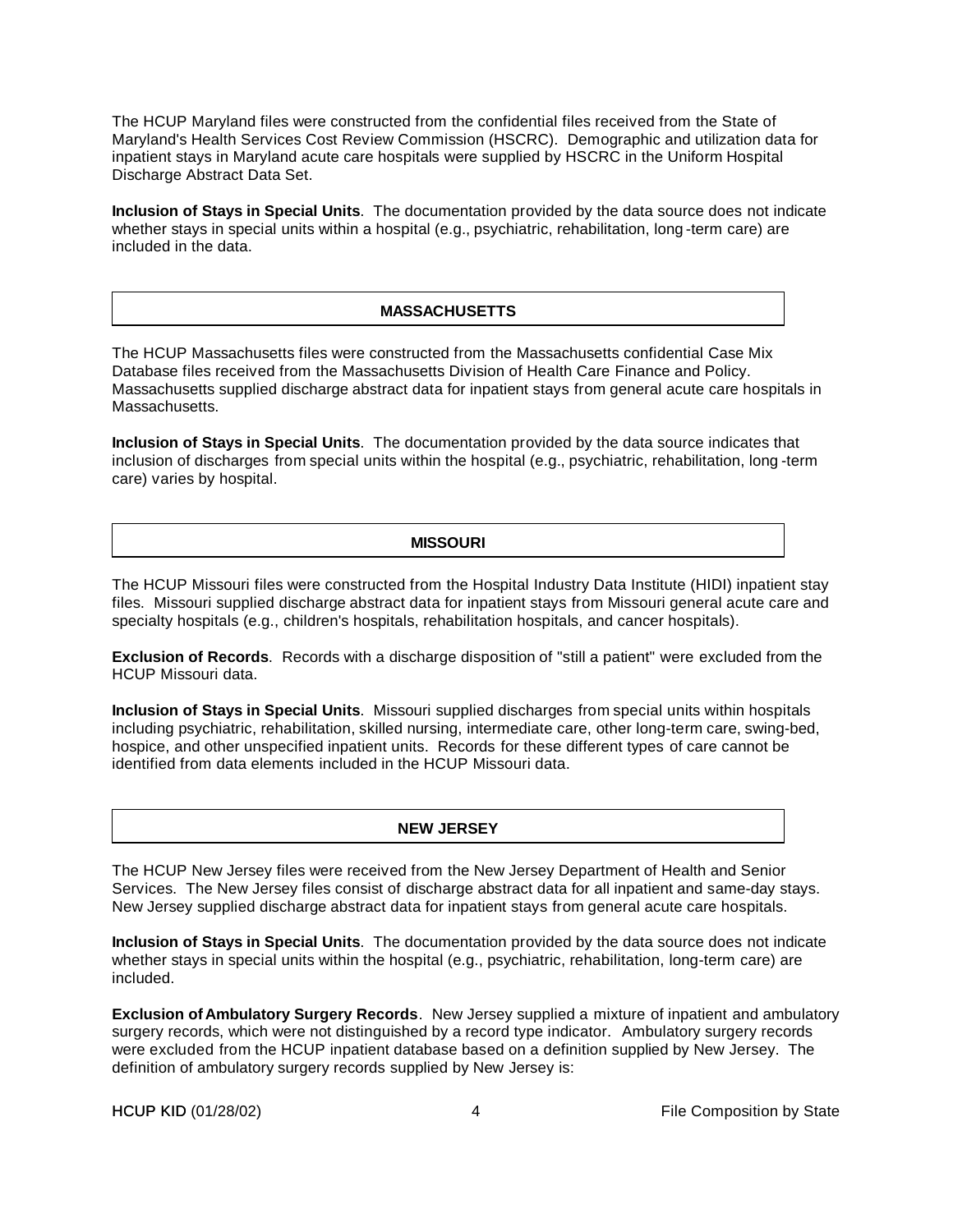- Same-day stay ( $\text{LOS} = 0$ ),
- Non-zero charges to operating room or same-day surgery, and
- Discharged to home ( $DISP = 1$ ).

## **NEW YORK**

The HCUP New York files were constructed from the New York State Department of Health's Statewide Planning and Research Cooperative System (SPARCS) Master File. The New York files contain inpatient discharges from acute care hospitals in the state, excluding long-term care units of short-term hospitals and Federal hospitals.

**Exclusion of Records**. The following New York records were excluded from the HCUP inpatient database:

- For all years, interim records for patients who had not been discharged.
- Beginning in 1994, records with a discharge disposition of "still a patient."

**Inclusion of Stays in Special Units**. The documentation supplied by the data source indicates that the data include stays in detoxification (alcohol and drug abuse), alcohol rehabilitation, mental retardation, mental rehabilitation, rehabilitation, alternate level of care, and psychiatric (acute and long term) units within community hospitals. Records for these different types of care cannot be identified from the data elements available in the HCUP New York inpatient data.

## **OREGON**

Beginning in 1996, HCUP Oregon files were constructed from discharge files supplied by the Oregon Association of Hospitals and Health Systems. The Oregon files consist of discharge abstract data for inpatient stays from member hospitals. Beginning in 1995, discharges from Veterans Administration facilities are not reported by the source.

**Exclusion of Records**. Beginning in 1995, the source reports the discharge disposition of "still a patient." These records were excluded from the HCUP Oregon data.

**Inclusion of Stays in Special Units**. Stays in special units within Oregon hospitals (e.g., psychiatric, rehabilitation, long-term care) are included in the source data and therefore in the HCUP inpatient database.

## **PENNSYLVANIA**

The HCUP Pennsylvania files were constructed from the Pennsylvania Health Care Cost Containment Council files. Pennsylvania supplied uniform bills from general acute care, state psychiatric, and rehabilitation facilities and from children's and specialty hospitals.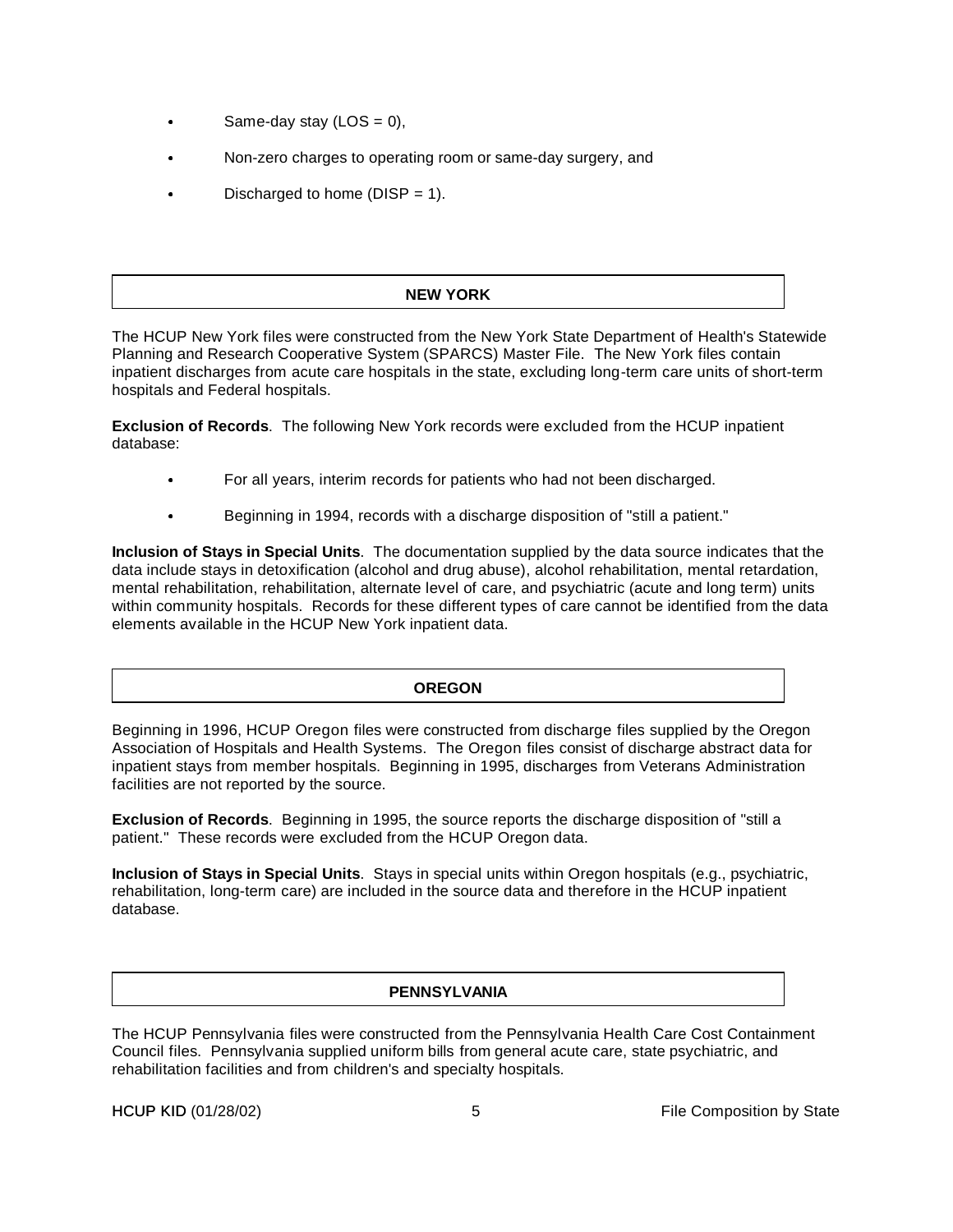**Exclusion of Records**. Records with a discharge disposition of "still a patient" were excluded from the HCUP Pennsylvania data.

**Inclusion of Stays in Special Units**. Pennsylvania supplied discharges from psychiatric, drug and alcohol, and rehabilitation units of general acute care hospitals. Records for these different types of care cannot be identified from data elements included in the HCUP Pennsylvania data.

### **SOUTH CAROLINA**

The HCUP South Carolina files were constructed from confidential data files supplied by the South Carolina State Budget and Control Board. The data include inpatient stays from South Carolina acute care hospitals.

**Exclusion of Records**. The following records were excluded from the HCUP South Carolina data:

- Beginning in 1994, discharges with disposition of "still a patient" were excluded from the HCUP inpatient database. This disposition was not used in 1993 and no exclusion was necessary for that year.
- Beginning in 1996, discharges with a disposition indicating "patient was admitted as an<br>inpatient to this hospital" were excluded from the HCUP inpatient database. This<br>disposition was not used prior to 1997, and no exclus inpatient to this hospital" were excluded from the HCUP inpatient database. This

**Inclusion of Stays in Special Units**. The documentation supplied by South Carolina indicates that stays in long term care units and facilities were excluded by South Carolina from the supplied data.

#### **TENNESSEE**

The HCUP Tennessee files were constructed from the inpatient files received from THA - An Association of Hospitals and Health Systems. These data include inpatient discharge data from Tennessee general acute care and some specialty facilities (e.g., children's hospitals, rehabilitation hospitals, state psychiatric facilities, etc.) that are members of THA.

**Exclusion of Records**. The following records were excluded from the HCUP Tennessee data:

- Records with a discharge disposition of "still a patient."
- Continuation records that only contained information on additional detailed charges.<br>
Reginning in 1996, discharges with a disposition indicating "patient was admitted as
- Beginning in 1996, discharges with a disposition indicating "patient was admitted as an inpatient to this hospital" were excluded from the HCUP inpatient database.

Inclusion of Stays in Special Units. The documentation supplied by Tennessee indicates that stays in special units within the hospital (e.g., psychiatric, rehabilitation, long-term care) are included in the file.

| <b>UTAH</b> |  |
|-------------|--|
|             |  |